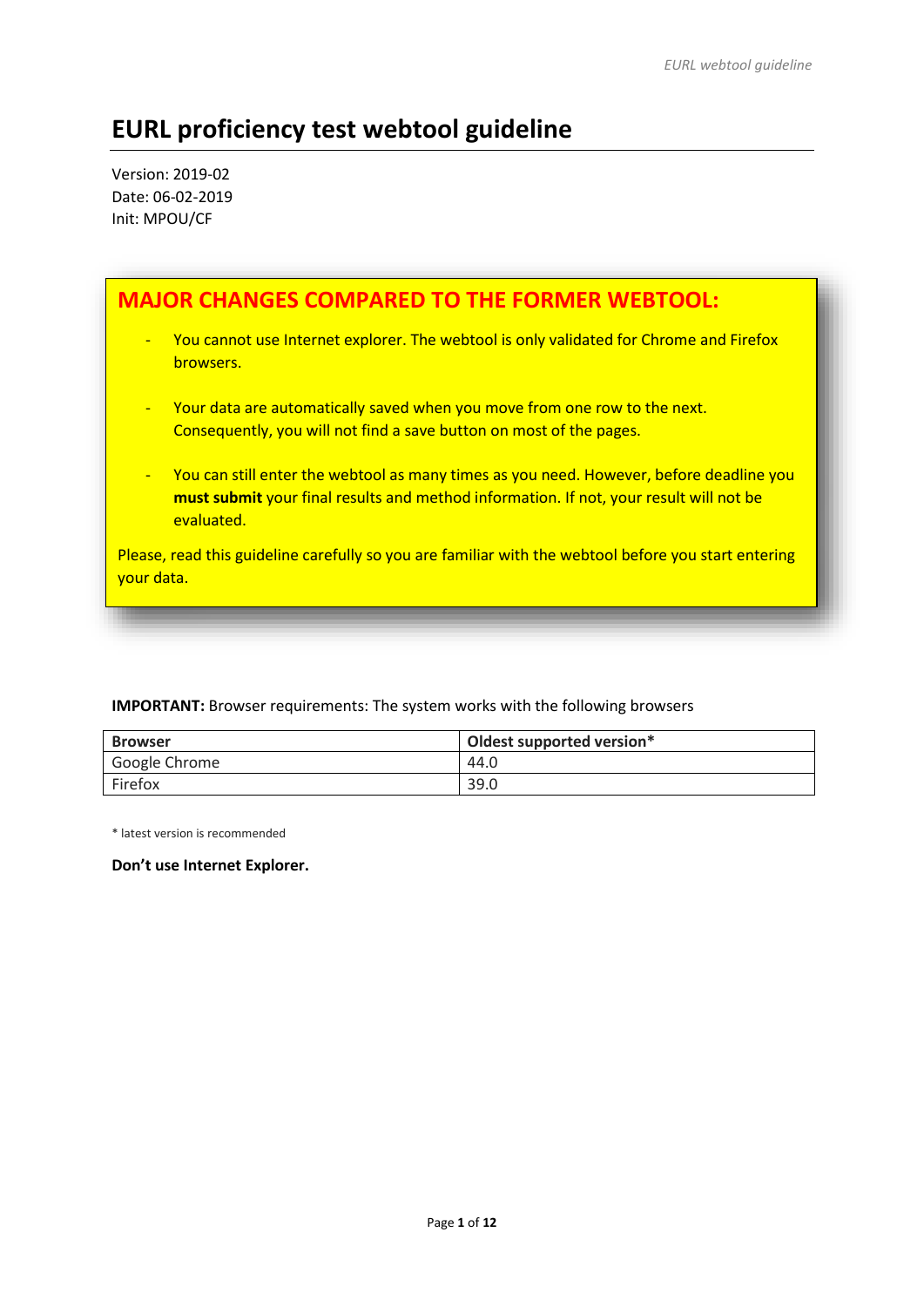### Link to website: [www.eurl.dtu.dk](http://www.eurl.dtu.dk/)

## Choose Guest and others



Login to the system by using the Username and password sent to you by email. Don't change your password or request for a new one before we have given a notice on this.

| $f(x+\Delta x)=\sum_{i=0}^{\infty}\frac{(\Delta x)}{i!}$<br>πυθιοποδφγηξκλ | 芸 |
|----------------------------------------------------------------------------|---|
| Please enter login and password<br>Username:<br>Password:<br>Login<br>∣⊁   |   |
| <b>Forgot password</b><br><b>Change password</b>                           |   |

After signing in, you will be guided to the *Proficiency Test Overview* page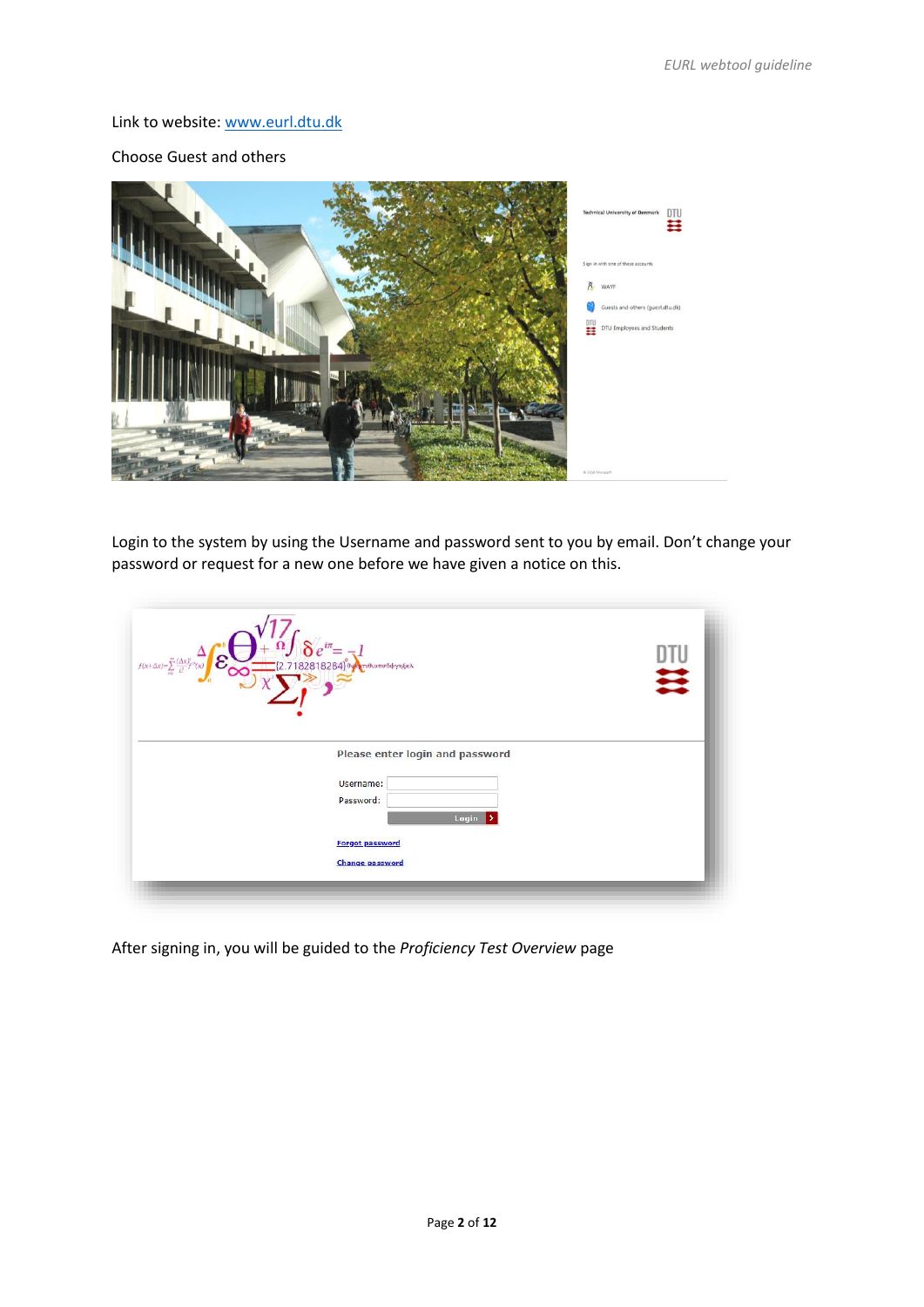On the *Proficiency Test Overview* page, you will see on the top the PTs that are available for compound selection (*Available proficiency for compound selection*) and below the PTs you have selected compounds for (in future) and eventually a list of the PTs you have participated in (*My proficiency tests*).

|                               | <b>EURL</b>                                        |                                                                                                        |                                   |                 |             |
|-------------------------------|----------------------------------------------------|--------------------------------------------------------------------------------------------------------|-----------------------------------|-----------------|-------------|
|                               | Proficiency Test Overview                          |                                                                                                        |                                   |                 |             |
|                               |                                                    | Welcome to the proficiency test overview page. Please be aware of the deadlines indicated for each PT. |                                   |                 |             |
|                               |                                                    |                                                                                                        |                                   |                 |             |
|                               | Available proficiency tests for compound selection |                                                                                                        |                                   |                 |             |
|                               |                                                    |                                                                                                        |                                   |                 |             |
|                               | Name                                               |                                                                                                        | Last compound<br>selection        | Sample dispatch | Deadline    |
| PTID<br>CF2019                | 0.CF2019                                           |                                                                                                        | 28 Jan 2019                       | 29 Jan 2019     | 25 Feb 2019 |
|                               |                                                    |                                                                                                        |                                   |                 |             |
|                               |                                                    |                                                                                                        |                                   |                 |             |
| My proficiency tests<br>PT ID | Name                                               |                                                                                                        | Lab code Sample dispatch Deadline |                 | Submitted   |

Click on the PTs name you would like to select compound for, and you will then see a list of analytes included in the PT. The mandatory compounds are listed first, in alphabetical order. After that, the voluntary compounds are listed, also in alphabetical order.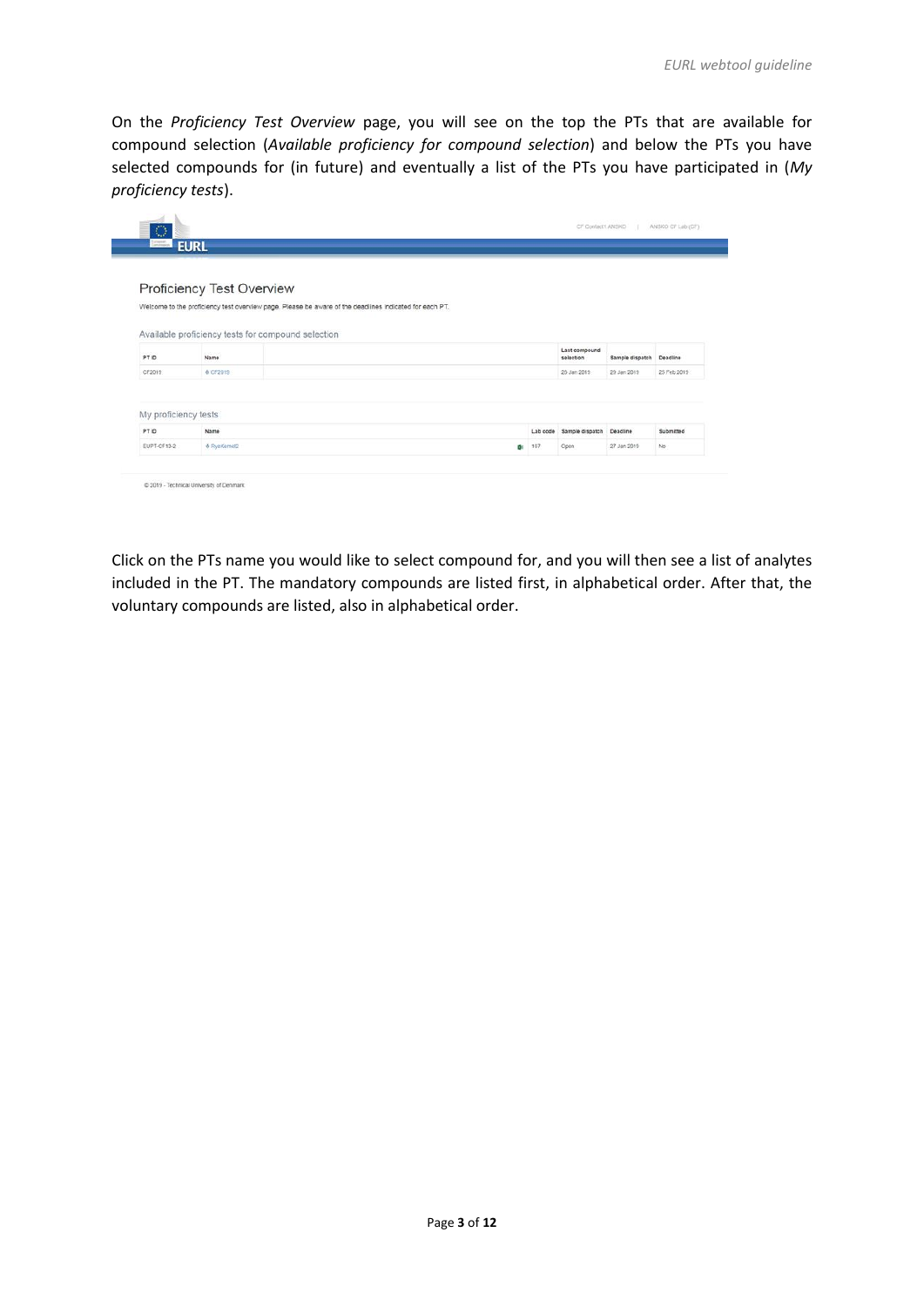| E Compound<br>@ Orthophenylphenol                              | Yes         | Mandatory Reporting Limits (mg/kg) |  |
|----------------------------------------------------------------|-------------|------------------------------------|--|
|                                                                |             | 0.01                               |  |
| Acephate                                                       | Yes         | 0.01                               |  |
| Acetamiprid                                                    | Yes         | 0.01                               |  |
| <b>E</b> Acrinathrin                                           | Yes         | 0.01                               |  |
| Aldrin                                                         | Yes         | 0.01                               |  |
| <b>E</b> Ametoctradin                                          | Yes         | 0.01                               |  |
| Azinphos-Methyl                                                | Yes         | 0.01                               |  |
| R Azoxystrobin                                                 | Yes         | 0.01                               |  |
| $\bullet$<br>$\bullet$<br>٠<br>$\bullet$<br>Pentachloroaniline | No          | 0.01                               |  |
|                                                                |             |                                    |  |
| Penthiopyrad<br>Proquinazid                                    | No<br>No    | 0.01                               |  |
|                                                                | No          | 0.01                               |  |
| iii. Pyrethrin (sum)                                           |             | 0.01                               |  |
| Pyridalyl                                                      | No          | 0.01                               |  |
| Pyriofenone<br>Cuintozene                                      | No          | 0.01                               |  |
|                                                                | No          | 0.01                               |  |
| Spinetoram                                                     | $_{\rm No}$ | 0.01                               |  |
| in Sulfoxaflor                                                 | No          | 0.01                               |  |
| I hereby accept that the selected compounds will be included   |             |                                    |  |

As default all compounds are selected. Deselect the compounds you will not include in your PT scope. Insert your Reporting Limits for each pesticide. As default, the MRRL is listed. The Reporting Limit will be saved for the next EUPT-FV.

Mark that you accept that the selected compounds will be included in this EUPT and click on *Save.*  **Be aware that you can only do this once.**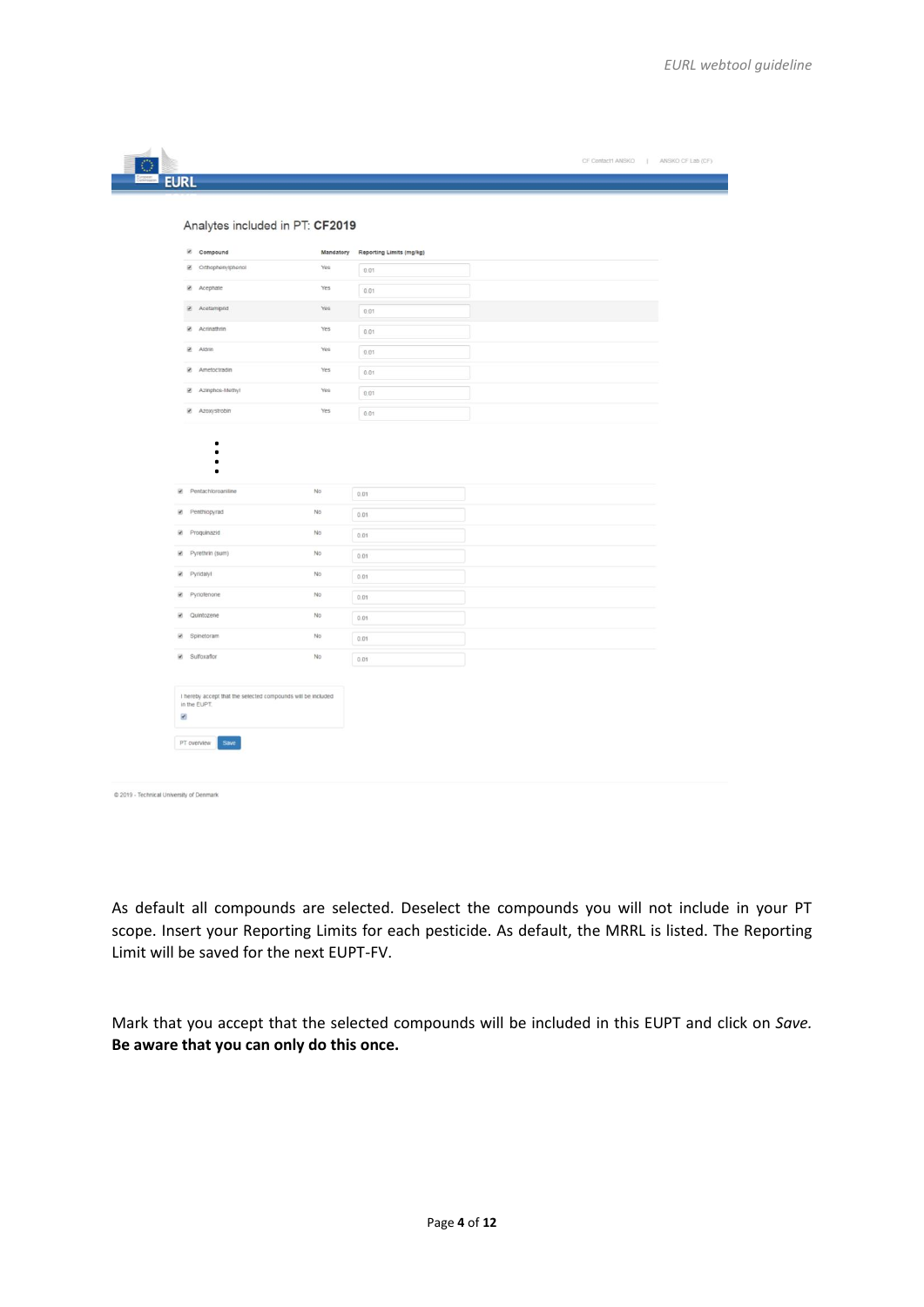On the screen you will get a confirmation that the selection of scope was successful.

|                                       | Signup |                                                                           |             |                 |
|---------------------------------------|--------|---------------------------------------------------------------------------|-------------|-----------------|
| halytes incl<br>ct the compounds that |        | You have now successfully selected your scope for PT ANSKO CF2 CF ANSKO 2 |             | Ir next EUPT-CI |
| Compound                              |        |                                                                           | PT overview |                 |
| 3-Hydroxycarbofura                    |        |                                                                           |             |                 |
| Acephate                              | Yes    | 0.01                                                                      |             |                 |
|                                       |        |                                                                           |             |                 |

Click on *PT overview* and you will be guided to the *Proficiency Test Overview* page. The PT you selected compound for, will now appear under *My proficiency tests* and a Lab code has been assigned.

| $\circ$<br>European  | <b>EURL</b>                                        |                                                                                                        |                           |          | CF Contact1 ANSKO |                 | ANSKO CF Lab (CF) |
|----------------------|----------------------------------------------------|--------------------------------------------------------------------------------------------------------|---------------------------|----------|-------------------|-----------------|-------------------|
|                      | Proficiency Test Overview                          |                                                                                                        |                           |          |                   |                 |                   |
|                      |                                                    | Welcome to the proficiency test overview page. Please be aware of the deadlines indicated for each PT. |                           |          |                   |                 |                   |
|                      |                                                    |                                                                                                        |                           |          |                   |                 |                   |
|                      | Available proficiency tests for compound selection |                                                                                                        |                           |          |                   |                 |                   |
| PT ID                | Name                                               | Sample dispatch                                                                                        |                           |          | Deadline          |                 |                   |
|                      |                                                    |                                                                                                        | No matching records found |          |                   |                 |                   |
|                      |                                                    |                                                                                                        |                           |          |                   |                 |                   |
|                      |                                                    |                                                                                                        |                           |          |                   |                 |                   |
| My proficiency tests |                                                    |                                                                                                        |                           |          |                   |                 |                   |
| PT ID                | <b>Name</b>                                        |                                                                                                        |                           | Lab code | Sample dispatch   | <b>Deadline</b> | <b>Submitted</b>  |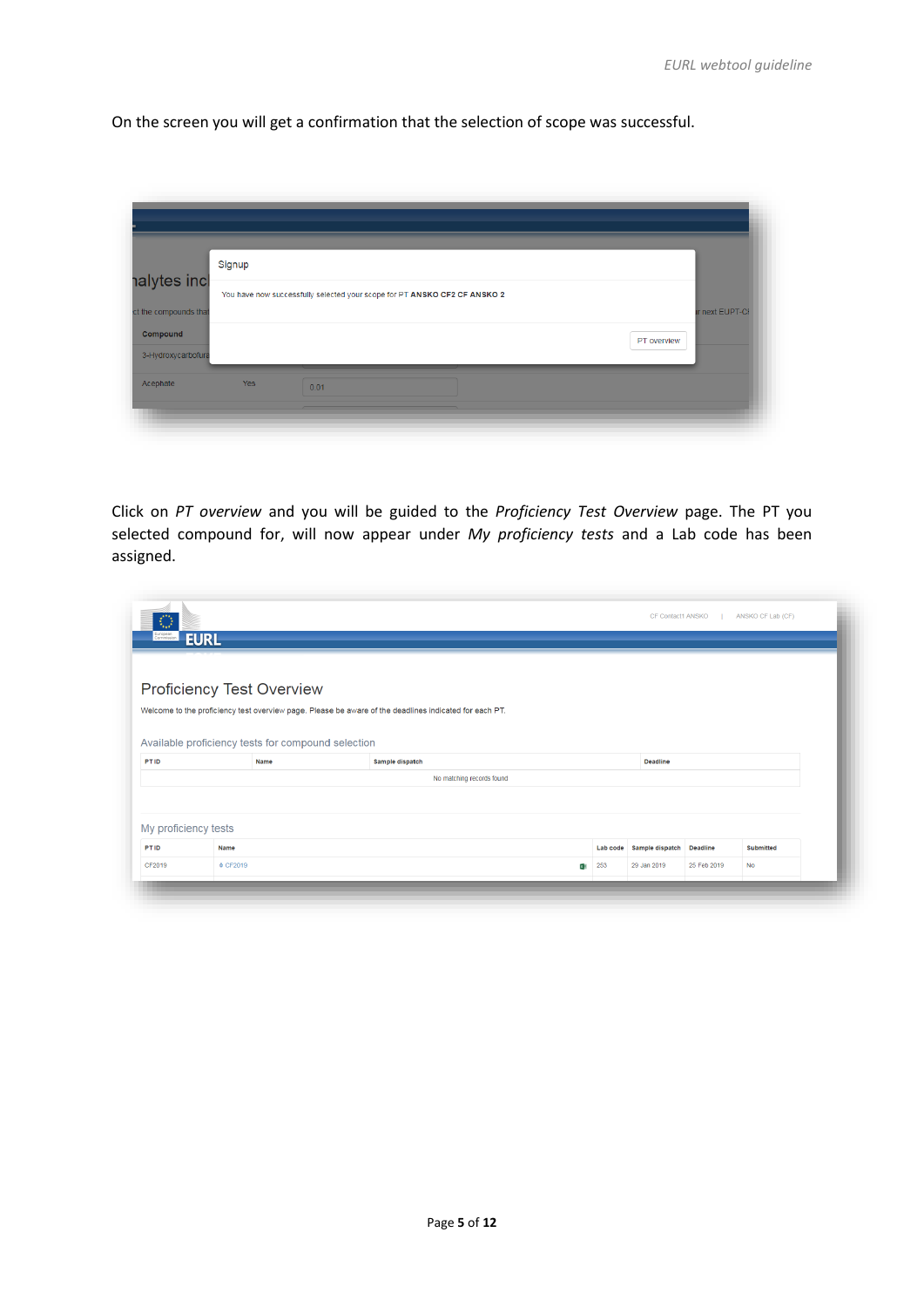When the webtool is open for result submission, click on the name of the PT and enter the following information in the dialog box:

- Sample Number (number of the unit of the sample you received)
- Blank Sample Number
- Material Accepted (enter yes)
- Sample received (enter the date of receipt of the sample)
- Enter comments if necessary

Click *Save and close*

| Edit sample reciept      |             |                      |                                                                 |
|--------------------------|-------------|----------------------|-----------------------------------------------------------------|
| <b>Sample Number</b>     |             |                      |                                                                 |
| Sample Blank number      |             |                      | Support                                                         |
| <b>Material Accepted</b> | $Yes$ $*$   |                      | PT responsible: Mette Erecius Poulsen                           |
| Sample recieved          | mm/dd/yyyy  | rejection<br>nission | EURL contact: EURL-CF@food.dtu.dk<br>Link to webtool user guide |
| <b>Sample Comment</b>    |             | <b>gatives</b>       | <b>Link to General Protocol</b>                                 |
|                          |             |                      | Link to Specific Protocol                                       |
|                          | PT overview | Save and close       |                                                                 |

You will now be guided to the results and method information submission page.

At the top of the page to the let you find your Lab code, report download and a text field where you can enter any comments you want to pass to the organizer in relation to your result.

To the right you find important dates and support.

| CF2019: CF2019                                                 |                                                                                                                                                                                                  |                                                                                                                                                                   |
|----------------------------------------------------------------|--------------------------------------------------------------------------------------------------------------------------------------------------------------------------------------------------|-------------------------------------------------------------------------------------------------------------------------------------------------------------------|
| Your lab-code: 253                                             | Important dates                                                                                                                                                                                  | Support                                                                                                                                                           |
| ×B<br>Download report<br>Sample information<br>LabTest comment | Tue, 15 Jan 2019<br>PT sample dispatch<br>Thu, 24 Jan 2019<br>Last day for sample rejection<br>Mon, 25 Feb 2019<br>Last day for PT submission<br>Wed, 6 Mar 2019<br>Last day for false negatives | PT responsible: Mette Erecius Poulsen<br>EURL contact: EURL-CF@food.dtu.dk<br>Link to webtool user guide<br>Link to General Protocol<br>Link to Specific Protocol |
|                                                                |                                                                                                                                                                                                  |                                                                                                                                                                   |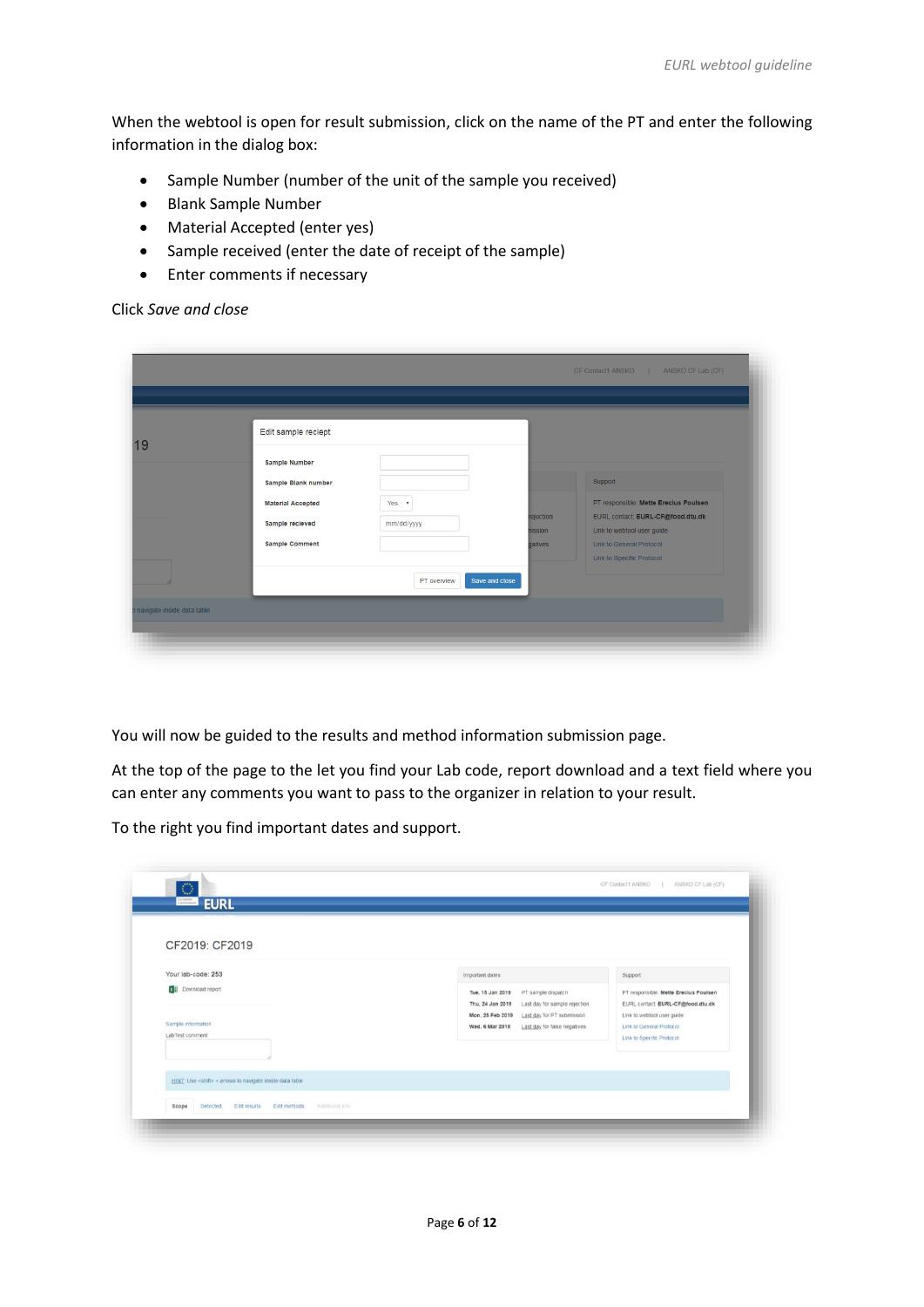At the bottom of the page, you find the pages for Scope, Detected, Edit result, Edit method and Addition info.

*Scope*: cannot be edited. It is only displayed for informative purposes.

| Current scope for this PT | Please select the compunds to be analysed for in the PT. Warning: if you deselect a compound, all data recorded for that compound will be deleted. |                      |  |
|---------------------------|----------------------------------------------------------------------------------------------------------------------------------------------------|----------------------|--|
| Compound                  | <b>Reporting limit</b>                                                                                                                             | Selected             |  |
| 3-Hydroxycarbofuran       | 0.01                                                                                                                                               | $\mathcal{A}$        |  |
| Acephate                  | 0.01                                                                                                                                               | $\mathcal{A}$        |  |
| Acetamiprid               |                                                                                                                                                    | $\qquad \qquad \Box$ |  |
| Acrinathrin               | 0.01                                                                                                                                               | $\mathcal{A}$        |  |
| Aldrin                    | 0.01                                                                                                                                               | $\mathcal{A}$        |  |
| Ametoctradin              | 0.01                                                                                                                                               | $\mathcal{A}$        |  |

Click on the *Detected* tab and choose the pesticides that you detect in the Test Items

| Choose the detected compounds |                          |                          |  |
|-------------------------------|--------------------------|--------------------------|--|
| Name                          | Detected                 | Detected in blank        |  |
| 3-Hydroxycarbofuran           | 回                        | $\overline{\mathcal{L}}$ |  |
| Acephate                      | $\overline{\mathcal{L}}$ | 回                        |  |
| Acrinathrin                   | $\overline{\mathcal{L}}$ | 回                        |  |
| Aldrin                        | 田                        | 田                        |  |
| Ametoctradin                  | <b>B</b>                 | $\Box$                   |  |
| Azinphos-Methyl               | 8                        | 回                        |  |
| Azoxystrobin                  | 田                        | 8                        |  |
| Bifenthrin                    | $\overline{\mathcal{L}}$ | 田                        |  |

Click on the *Edit result* tab and enter the results for the pesticides you have detected. You will only see the pesticides that are marked as detected on the *Detected* page.

| Enter test results                        |                                                                                                                                                                                                                                                                                                       |                             |                                         |                      |                |                     |                  |  |
|-------------------------------------------|-------------------------------------------------------------------------------------------------------------------------------------------------------------------------------------------------------------------------------------------------------------------------------------------------------|-----------------------------|-----------------------------------------|----------------------|----------------|---------------------|------------------|--|
| but not 0,251 mg/kg.                      | Please enter your results as you would routinely report them (i.e. report the recovery-corrected result, if this reflects your normal procedure). Please enter only numbers with decimal points as decimal mark and no units,                                                                         |                             |                                         |                      |                |                     |                  |  |
|                                           | The entered data for each coumpund is saved automatically when you move to the next row. However, your results and method information will NOT be evaluated until you submit your data. To submit the complete PT, accept the<br>box below and click the button Final submission before the deadline. |                             |                                         |                      |                |                     |                  |  |
| Fields marked with astrisk are mandatory. |                                                                                                                                                                                                                                                                                                       |                             |                                         |                      |                |                     |                  |  |
|                                           |                                                                                                                                                                                                                                                                                                       |                             |                                         |                      |                |                     |                  |  |
| Name                                      | Concentration (mg/kg) *                                                                                                                                                                                                                                                                               | Concentration blank (mg/kg) | Expanded measurement<br>uncertainty (%) | Recovery corrected * | Recovery (%) * | Recovery Obtained * | Recovery details |  |
| 3-Hydroxycarbofuran                       |                                                                                                                                                                                                                                                                                                       |                             |                                         | Salect               | $\cdot$        | Select              | $\bullet$        |  |
| Acephate                                  |                                                                                                                                                                                                                                                                                                       |                             |                                         | Select               | $\cdot$        | Select              | $\pi$            |  |
| Acrimativin                               |                                                                                                                                                                                                                                                                                                       |                             |                                         | Salact               | $\cdot$        | Select              | $\pi$            |  |
| Benataxyl (sum)                           |                                                                                                                                                                                                                                                                                                       |                             |                                         | Select               | $\bullet$      | Select              | ٠                |  |

**NOTE:** the system will automatically save your input when moving from one row to another.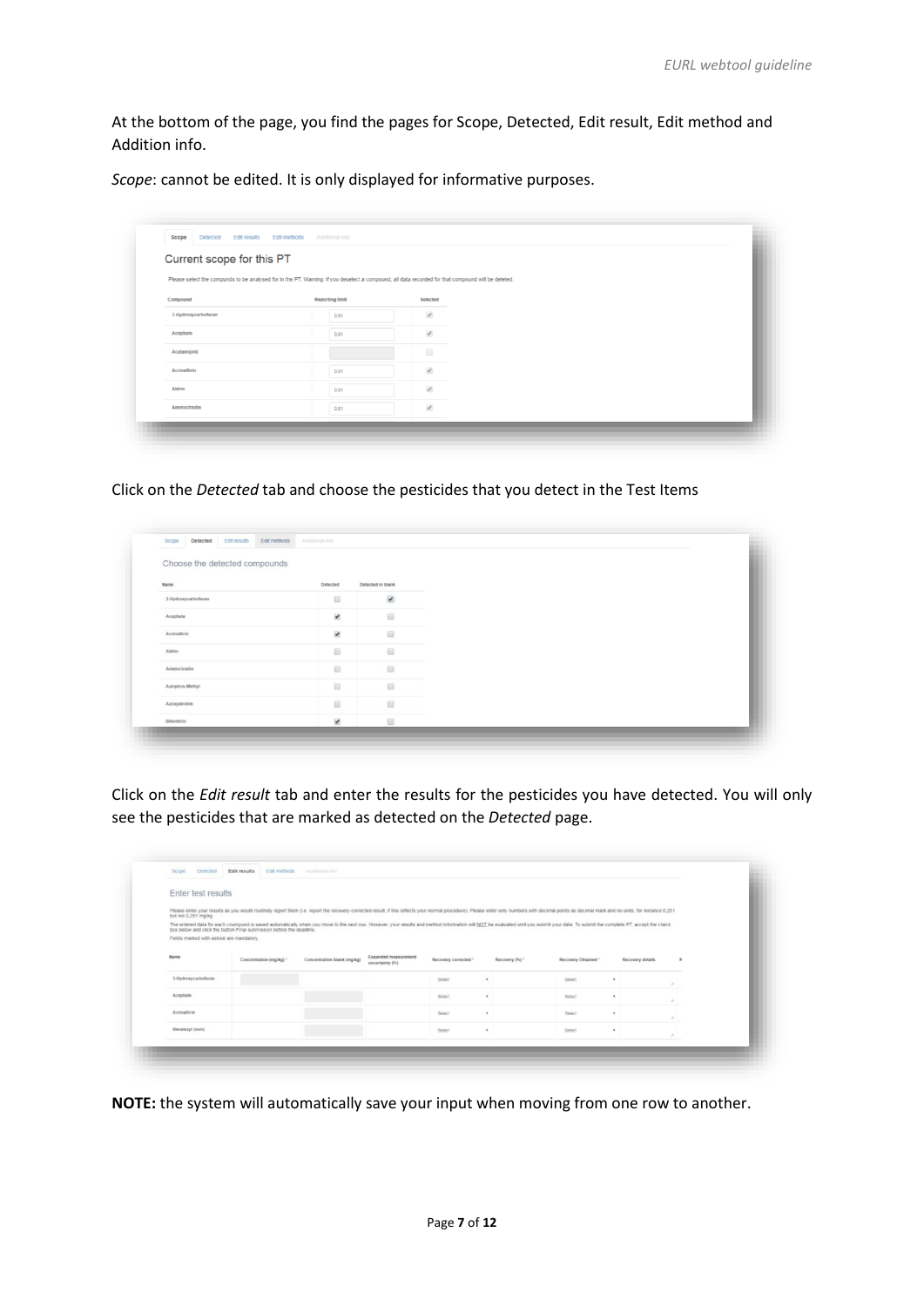#### **IMPORTANT:**

**Please find further information about the results submission in the table below.**

## **Edit results fields:**

| Field(s)                    | <b>Unit</b> | <b>Explanation</b>                                              |
|-----------------------------|-------------|-----------------------------------------------------------------|
|                             |             | Enter the results. Syntax "12.345" (mandatory if marked as      |
| Concentration mg/kg         | mg/kg       | detected)                                                       |
|                             |             | Enter the results. Syntax "12.345" (mandatory if marked as      |
| Concentration blank (mg/kg) | mg/kg       | detected)                                                       |
| <b>Expanded measurement</b> |             |                                                                 |
| uncertainty                 | %           | Enter the expanded measurement. Syntax "123"                    |
|                             |             | Choose how you correct the result in your method for recovery.  |
| <b>Recovery corrected?</b>  |             | Drop down menu                                                  |
| <b>Recovery %</b>           | %           | Enter your recovery. Syntax "123"                               |
|                             |             | Enter the matrix used for your recovery experiment. Drop down   |
| <b>Recovery Obtained</b>    |             | menu                                                            |
| <b>Recovery details</b>     |             | Enter the details for your recovery experiment. Text.           |
|                             |             | Enter how many individual results your recovery figure is based |
| <b>Recovery individuals</b> |             | on                                                              |
|                             |             | Enter any comment you think is necessary for the organiser to   |
| <b>Comments</b>             |             | know                                                            |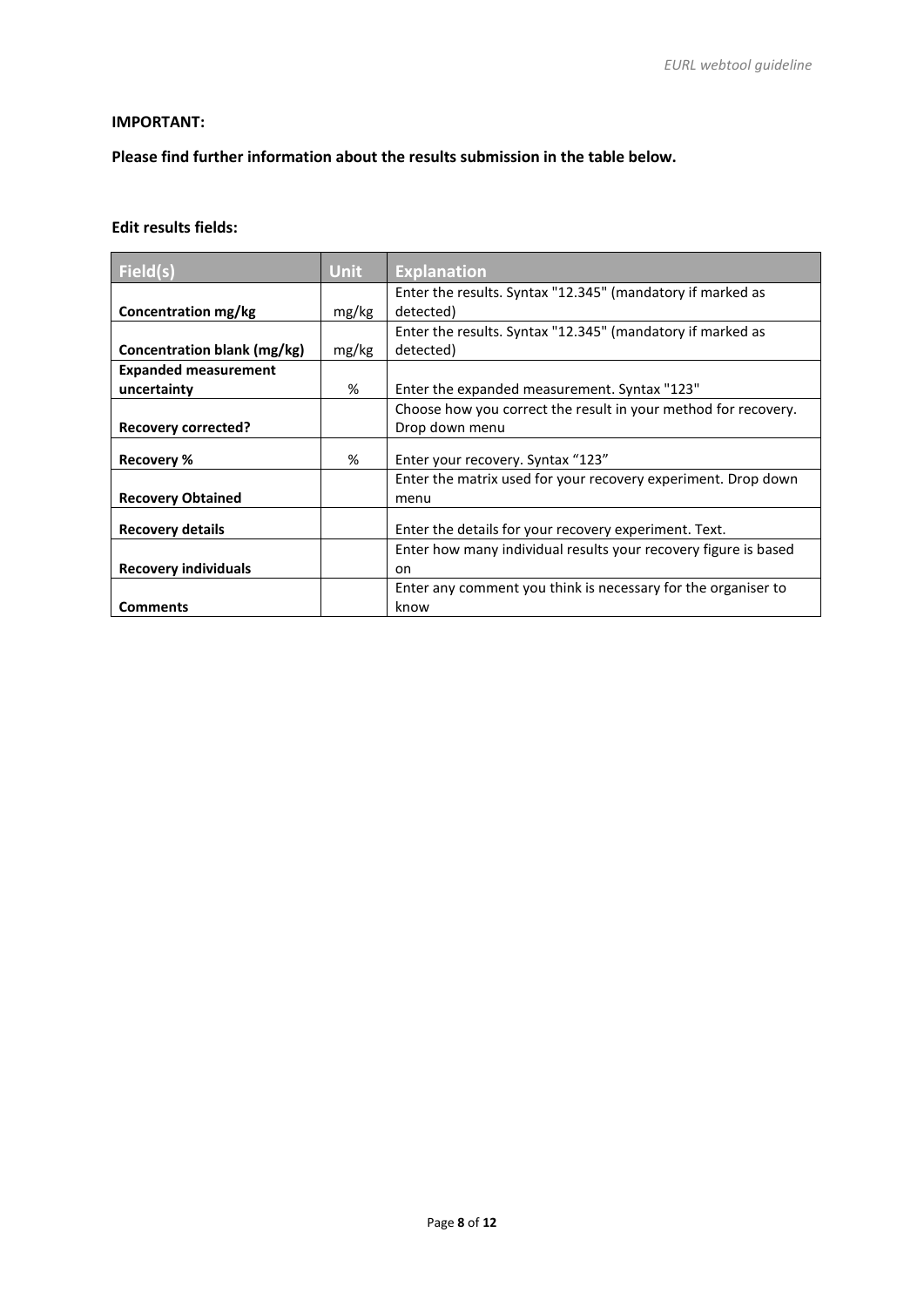Click on the *Edit methods* tab to start the method information submission.

Please find further information about the method details submission in the table below.

**NOTE:** the system will automatically save your input when moving from one row to another.

|                                           |             | You are still able to edit the copied information afterwards.        |                          |                      | Please enter method information for the analytes. It is possible to copy the already entered information from one analyte to another by using the to in the 'Name' column.                                                    |                                            |              |                                           |                           |                                           |                           |                      |    |                |              |
|-------------------------------------------|-------------|----------------------------------------------------------------------|--------------------------|----------------------|-------------------------------------------------------------------------------------------------------------------------------------------------------------------------------------------------------------------------------|--------------------------------------------|--------------|-------------------------------------------|---------------------------|-------------------------------------------|---------------------------|----------------------|----|----------------|--------------|
|                                           |             | box below and click the button Final submission before the deadline. |                          |                      | The entered data for each coumpund is saved automatically when you move to the next row. However, your results and method information will NOT be evaluated until you submit your data. To submit the complete PT, accept the |                                            |              |                                           |                           |                                           |                           |                      |    |                |              |
| Fields marked with astrisk are mandatory. |             |                                                                      |                          |                      |                                                                                                                                                                                                                               |                                            |              |                                           |                           |                                           |                           |                      |    |                |              |
| Name                                      |             | Ref. method *                                                        |                          | Details <sup>*</sup> | Sample weight (g) *                                                                                                                                                                                                           | <b>Extraction/partitioning</b><br>solv. 1* |              | <b>Extraction/partitioning</b><br>solv. 2 |                           | <b>Extraction/partitioning</b><br>solv. 3 |                           | Ext. solv. details * |    | Soaking time * | Ex           |
| 3-Hydroxycarbofuran                       |             | Select                                                               | $\cdot$                  | h                    |                                                                                                                                                                                                                               | Select                                     | $\mathbf{v}$ | Select                                    | $\mathbf{v}$              | Select                                    | $\mathbf{v}$              |                      | s. | Select         | $\mathbf{r}$ |
| Acephate                                  | 乙亩          | Select                                                               | $\overline{\phantom{a}}$ | h                    |                                                                                                                                                                                                                               | Select                                     | $\mathbf{v}$ | Select                                    | $\boldsymbol{\mathrm{v}}$ | Select                                    | $\mathbf{v}$              |                      | h  | Select         | $\mathbf{v}$ |
| Acrinathrin                               | √ tít       | Select                                                               | $\;$                     | 1,                   |                                                                                                                                                                                                                               | Select                                     | $\mathbf{v}$ | Select                                    | $\mathbf{v}$              | Select                                    | $\boldsymbol{\mathrm{v}}$ |                      | i. | Select         | ٠            |
| Benalaxyl (sum)                           | <b>∕</b> 10 | Select                                                               | $\mathbf{v}$             | h                    |                                                                                                                                                                                                                               | Select                                     | $\mathbf{v}$ | Select                                    | $\boldsymbol{\mathrm{v}}$ | Select                                    | $\boldsymbol{\mathrm{v}}$ |                      | i. | Select         | $\cdot$      |

Use the rule function to scroll to the other part of the page. Or use the edit function to view all method fields for one pesticide at the screen.

| Ref. method *                               | Select                 | <b>Details</b>                            |             | Sample weight (g)                         |                               |                                    |                 |
|---------------------------------------------|------------------------|-------------------------------------------|-------------|-------------------------------------------|-------------------------------|------------------------------------|-----------------|
| <b>Extraction/partitioning</b><br>solv. 1 * | Select<br>$\mathbf{v}$ | <b>Extraction/partitioning</b><br>solv. 2 | Select      | <b>Extraction/partitioning</b><br>solv. 3 | Select<br>$\mathbf{v}$        | Ext. solv. details                 |                 |
| Soaking time *                              | Select                 | <b>Extraction time *</b>                  | Select      |                                           |                               |                                    |                 |
| Water addition *                            | Select<br>٠            | Water addition details                    |             |                                           |                               |                                    |                 |
| Clean up 1 *                                | Select<br>٠            | Clean up 2                                | Select<br>٠ | Clean up 3                                | Select<br>$\;$                | Clean up details                   |                 |
| Calibration *                               | Select<br>٠            | Technique <sup>*</sup>                    | Select      | Milling *                                 | Select<br>$\scriptstyle\rm v$ | Milling details, e.g sieve<br>size |                 |
| Comments (300)                              |                        |                                           |             |                                           |                               |                                    |                 |
| Next<br>Save compound                       |                        |                                           |             |                                           |                               |                                    | Cancel<br>Close |

Use copy function to copy the information from one pesticide to another.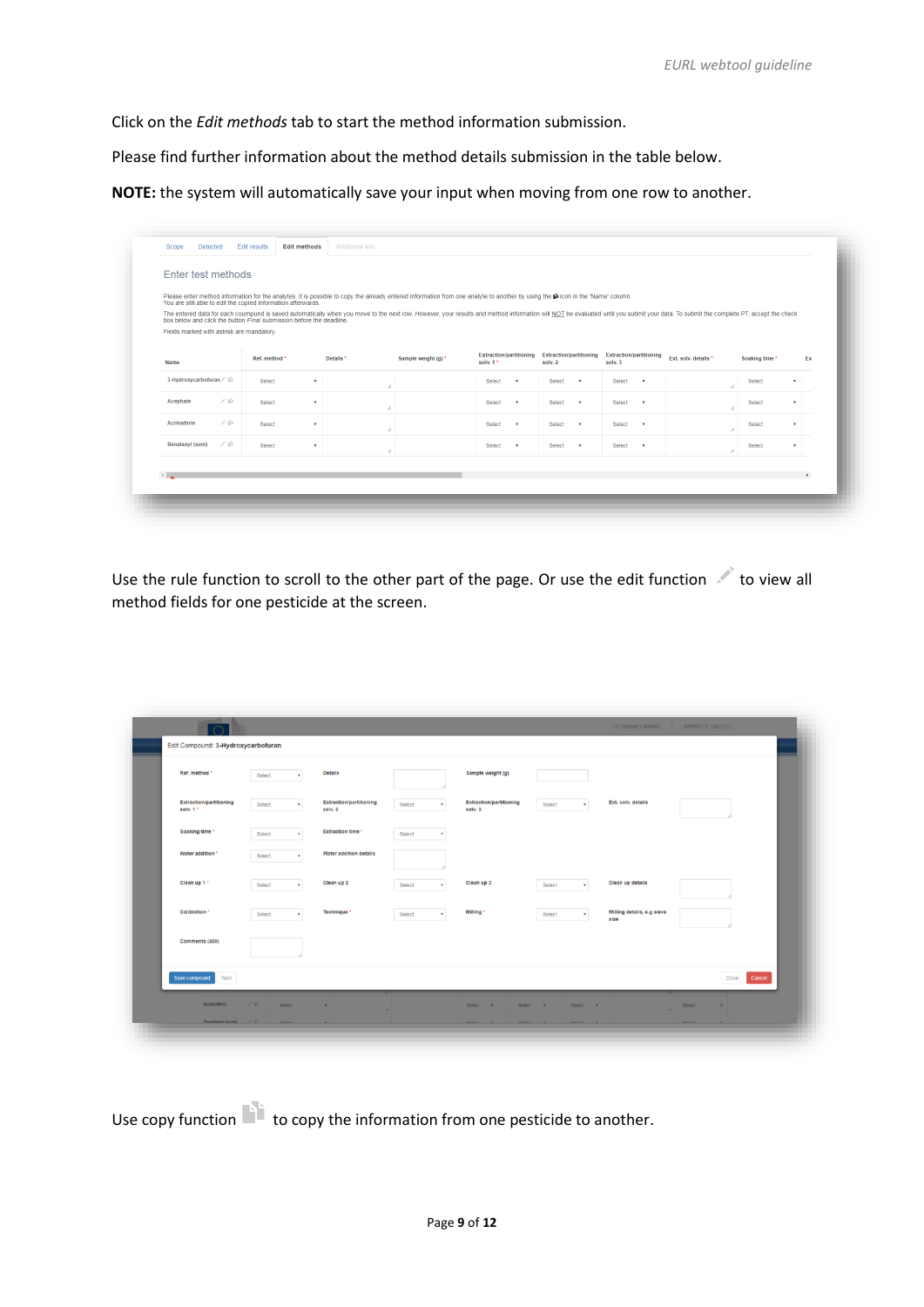#### **Edit method fields:**

| Field(s)                                                        | <b>Unit</b> | <b>Explanation</b>                                                                               |
|-----------------------------------------------------------------|-------------|--------------------------------------------------------------------------------------------------|
| <b>Reference method</b>                                         |             | Choose your method from the drop-down menu                                                       |
| <b>Method details</b>                                           |             | Describe your method if it is not on the drop down menu                                          |
| Sample Weight (g)                                               | g           | Enter the sample weight used. Syntax "3". Mandatory                                              |
| <b>Extraction/partitioning solvent 1</b>                        |             | Choose the solvent from the drop-down menu                                                       |
| <b>Extraction/partitioning solvent 2</b>                        |             | Choose the solvent from the drop-down menu - if you use<br>more than one solvent                 |
| <b>Extraction/partitioning solvent 3</b>                        |             | Choose the solvent from the drop-down menu - if you use<br>more than two solvent                 |
| <b>Extraction solvent details</b>                               |             | Enter details if the solvent is not in the drop-down menu                                        |
| <b>Soaking time</b>                                             | minutes     | Choose the soaking time from the drop-down list                                                  |
| <b>Extration Time</b>                                           | minutes     | Choose the extraction time from the drop-down list                                               |
| <b>Water Addition</b>                                           |             | Mark if you add water to the samples before you proceed<br>with adding solvent                   |
| <b>Water Addition details</b>                                   |             | Describe the way you add water if necessary                                                      |
| Clean up 1                                                      |             | Choose the clean-up approach from the drop-down menu                                             |
| Clean up 2                                                      |             | Choose the clean-up approach from the drop-down menu<br>- if you use more than two clean up step |
| Clean up 3                                                      |             | Choose the clean-up approach from the drop-down menu<br>- if you use more than one clean up step |
| Clean up details                                                |             | Describe the way you clean up if it is not listed in the drop-<br>down menu                      |
| Calibration                                                     |             | Choose the way you calibrate your instrument from the<br>drop-down menu                          |
| <b>Determination technique</b>                                  |             | Choose the instrument you have used for the detection<br>from the drop-down menu                 |
| <b>Additional comments to results and</b><br>method information |             | Add any detail about the analysis of the compound                                                |

**IMPORTANT** Fill in all required fields, otherwise the system will not save your data. Check carefully that no *red rings* are found indicating missing entries and fill in the missing information – see example below.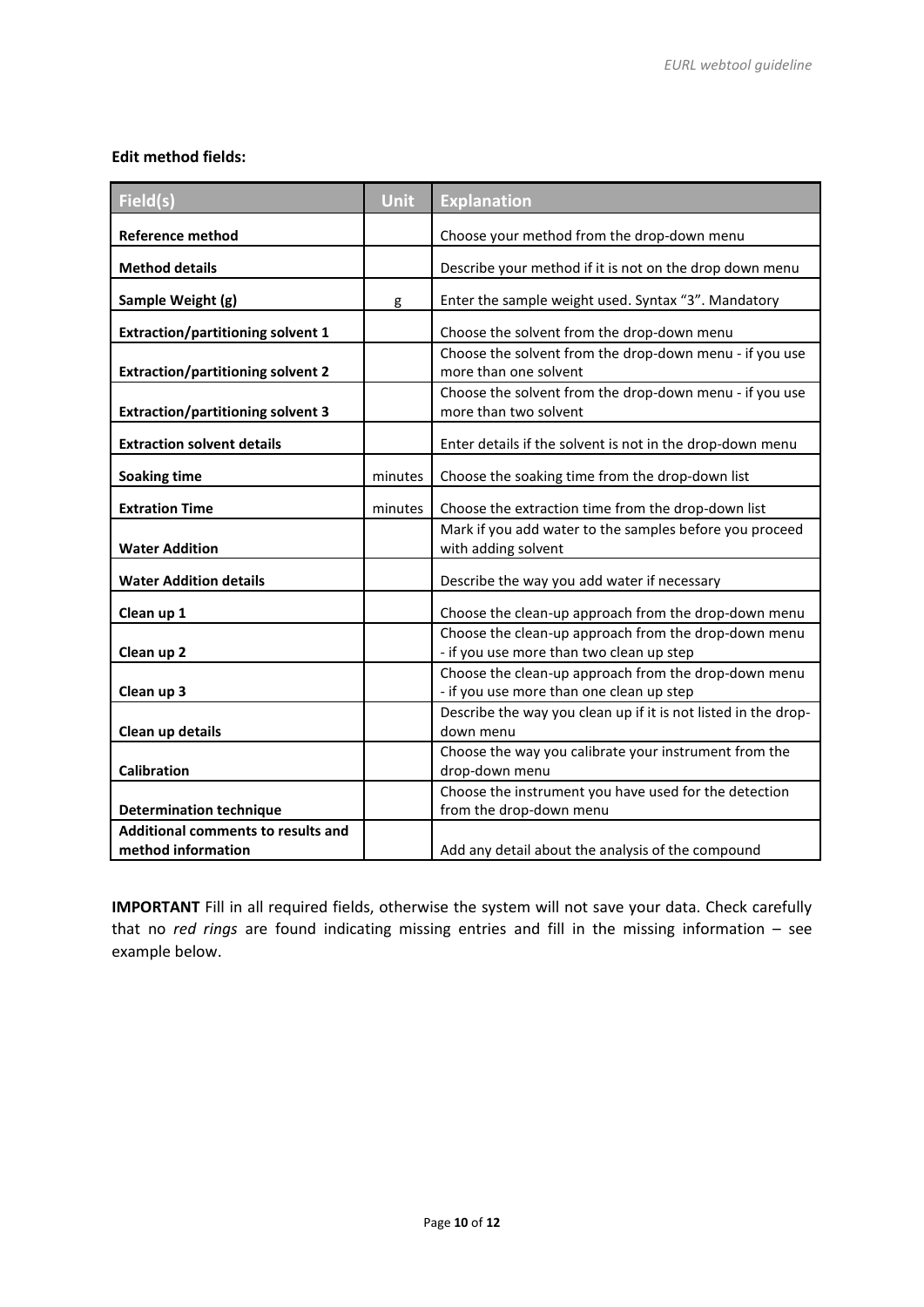| European<br>Commission<br><b>EURL</b>     |                                                                                                                                                                                                                                                                                                             |         |                         |                           |              |              |                    |              | Make sure to enter values in all<br>required fields. Validate by ensuring |
|-------------------------------------------|-------------------------------------------------------------------------------------------------------------------------------------------------------------------------------------------------------------------------------------------------------------------------------------------------------------|---------|-------------------------|---------------------------|--------------|--------------|--------------------|--------------|---------------------------------------------------------------------------|
| <b>Edit results</b>                       | Edit methods                                                                                                                                                                                                                                                                                                |         |                         |                           |              |              |                    |              | no red rings are found in the table.                                      |
| Enter test methods                        |                                                                                                                                                                                                                                                                                                             |         |                         |                           |              |              |                    |              |                                                                           |
|                                           | Please enter method information for the analytes. It is possible to copy the already entered information from one analyte to another by using the picon in the 'Name' column.<br>You are still able to edit the copied information afterwards.                                                              |         |                         |                           |              |              |                    |              |                                                                           |
|                                           | The entered data for each coumpund is saved automatically when you move to the next row. However, your results and method information will NOT be evaluated until you submit your data. To<br>submit the complete PT, accept the check box below and click the button Final submission before the deadline. |         |                         |                           |              |              |                    |              |                                                                           |
| Fields marked with astrisk are mandatory. |                                                                                                                                                                                                                                                                                                             |         |                         |                           |              |              |                    |              |                                                                           |
|                                           |                                                                                                                                                                                                                                                                                                             |         |                         |                           |              |              |                    |              |                                                                           |
|                                           | Ref. method                                                                                                                                                                                                                                                                                                 | Details | Sample<br>weight<br>(a) | Extraction<br>solvent 1 * | Ext. solv. 2 | Ext. solv. 3 | Ext. solv. details | Clean up 1 * | Clean up 2                                                                |
|                                           | Select                                                                                                                                                                                                                                                                                                      | $\tau$  | 3                       | Water                     | Select       | Select       | ٠                  | Select       | Select                                                                    |
| Name<br>Acrylamide                        |                                                                                                                                                                                                                                                                                                             |         |                         |                           |              |              |                    |              |                                                                           |

When all fields are filled out you are ready to submit your results. Accept and submit your final results by clicking the check box and then click on *Final submission*.

#### **IMPORTANT: You will NOT be able to edit your data after the final submission!**

|              | and the submitted data cannot be edited further. |  |
|--------------|--------------------------------------------------|--|
| $\checkmark$ |                                                  |  |
|              |                                                  |  |
| PT overview  | <b>Final submission</b>                          |  |

On the screen you will get a confirmation of the submission

| Submitted successfully                                                                       |               |
|----------------------------------------------------------------------------------------------|---------------|
| Your results and method information have now been submitted. Thank you for your cooperation. |               |
|                                                                                              | Test overview |
|                                                                                              |               |

You will furthermore receive an email confirming the submission and with an attached excel file with your submitted data.

By clicking on the *Test overview* button, you return to the *Proficiency test overview* page. The status of the PT will now be *Submitted: yes*